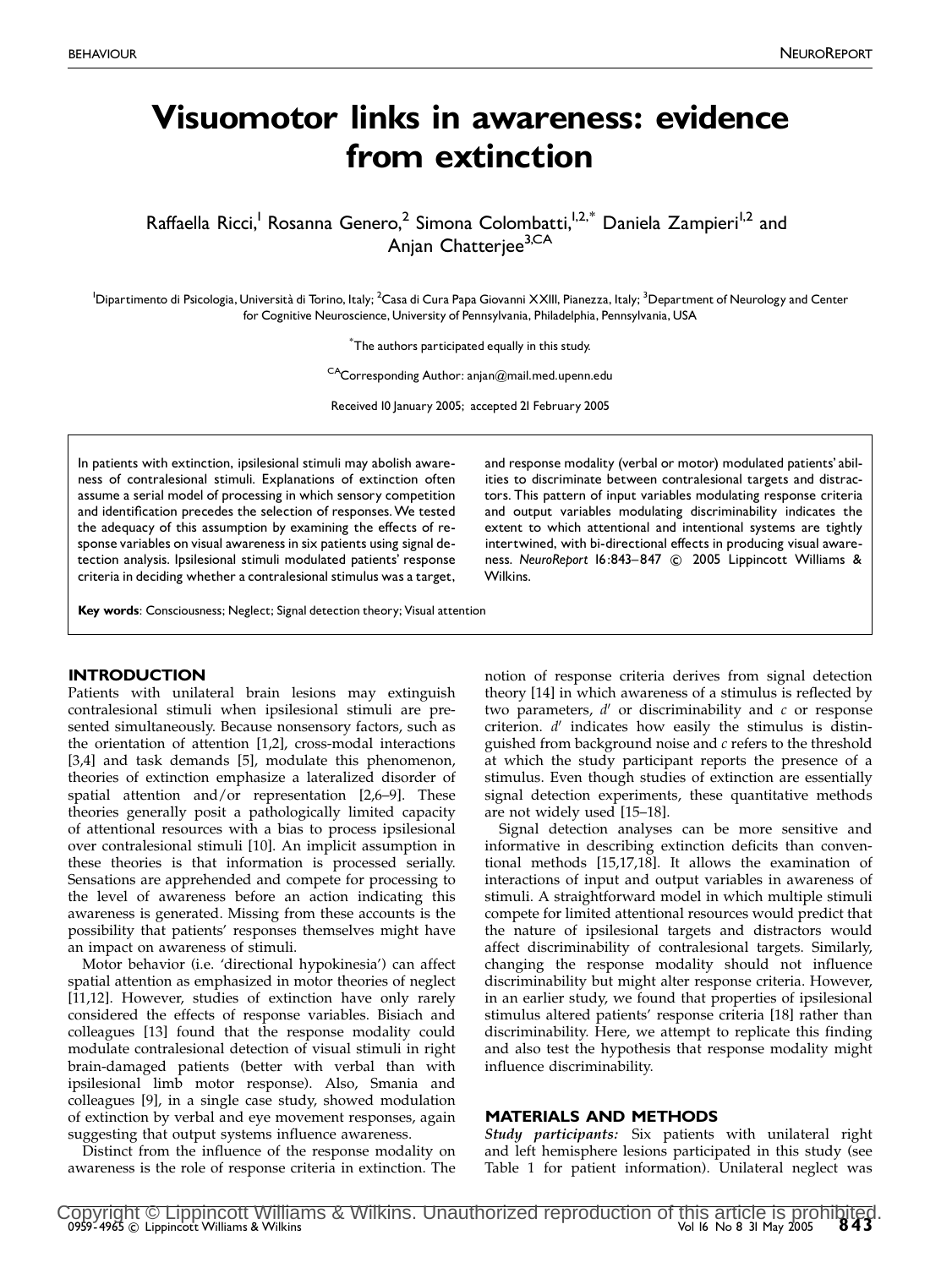|  | Table I. Patients' demographic and clinical data. |  |
|--|---------------------------------------------------|--|
|--|---------------------------------------------------|--|

| Patient      | Sex | Age | Education (years) | Length of illness (months) | Lesion (CTscan) | Etiology | Line bisection | <b>Diller</b> |
|--------------|-----|-----|-------------------|----------------------------|-----------------|----------|----------------|---------------|
| S.F. (RHL)   |     |     |                   |                            | O P             |          | $+15.00$       |               |
| M.D.G. (RHL) |     | 75  |                   |                            | cr              |          | $-1.20$        |               |
| V.C. (RHL)   | м   | 74  |                   |                            |                 |          | $+19.80$       |               |
| A.B. (RHL)   |     | 79  |                   | 27                         | ins PT          |          | $+1.40$        |               |
| G.R. (LHL)   | м   | 55  |                   |                            | ci th           |          | $-5.60$        |               |
| A.C. (LHL)   |     | 78  |                   | 97                         | bg th           |          | $-2.33$        |               |

F=frontal, O=occipital, P=parietal, T=temporal, bg=basal ganglia, ci=capsula interna, cr=corona radiata, ins=insula, th=thalamus; H=haemorrhage, I¼infarction; line bisection: error in millimeters, positive values index a rightwards bias and negative values a leftwards bias; Diller: contralesional minus ipsilesional omissions.

assessed using the Diller cancellation task [19] and five 180-mm-long line-bisection tasks. None of the patients with left hemisphere lesion had oral or reading language deficits at the time of testing. Patients gave informed consent for this study, which was approved by the local Ethics Committee.

Signal detection analysis: Signal detection analysis was used to calculate the discriminability,  $d'$ , and the response criterion, c, for reporting contralesional stimuli from the conditions with an ipsilesional target and separately from the conditions with an ipsilesional distractor. High values of  $d'$  reflect ease of discriminability. Positive and negative values of c indicate conservative and liberal criteria, respectively. To test for significant differences in these parameters, the 95% confidence interval around the difference of  $d'$  values or c values was calculated [14].

## EXPERIMENT 1: DETECTION STIMULI AND PROCEDURES

Patients were presented with a red T  $(0.91^{\circ}$  by  $1.14^{\circ}$  of visual angle), which could appear on the left, right, both sides or neither side of a fixation cross  $(0.34^{\circ}$  by  $0.34^{\circ}$  of visual angle). The distance between the stimulus and the central cross was  $10^{\circ}$  of visual angle. Stimuli were flashed for 50 msec on the black screen of a computer monitor on which the fixation cross was always present. Patients sat in front of the monitor, which was centered on their sagittal mid-plane. They had to report the location of the red T. Fifty trials for each condition were presented in a random order, preceded by 20 practice trials. Patients were instructed to gaze at the central cross from the beginning to the end of stimulus presentation. The experimenter alerted the patient before delivering each trial by saying 'now'. Eye movements were monitored during stimulus presentation, and trials during which an obvious movement was detected were rerun.

In the motor condition, patients pointed with their ipsilesional limb towards the location(s) in which the stimulus(i) appeared. No response was required when no stimuli were presented. In the verbal condition, they reported target location verbally (left, right, both, neither). The two response modalities were administered in an ABBA order, counterbalanced across patients.

#### RESULTS

Only one patient (S.F) extinguished contralesional stimuli in both motor and verbal tasks: his ability to detect a contralesional target decreased  $(p<0.05$ , test of proportion) when an ipsilesional stimulus was presented simultaneously (for both modalities from 96% to 0%). Signal

detection analysis showed that the presence of an ipsilesional stimulus decreased  $(p<0.0001)$  his contralesional discriminability for both response modalities (motor: from 3.98 to 0; verbal: from 3.99 to 0).

The other five patients did not have visual extinction on this task. Individual analyses did not show significant differences in any of the signal detection parameters. However, group analysis revealed a subtle effect of response modality. Discriminability decreased (Wilcoxon test  $p=0.028$ ) when patients used the ipsilesional limb (3.73, range 1.99–4.45) as compared with when they reported stimuli verbally (3.94, range 2.00–4.67). When accurate with bilateral stimuli, patients tended to point to the ipsilesional stimulus before the contralesional stimulus, but this order was not recorded systematically.

#### EXPERIMENT 2: IDENTIFICATION

Identification can be more sensitive than detection in uncovering contralesional deficits [17]. Because five of six patients had ceiling performances in the detection experiment, we proceeded with an identification task.

#### STIMULI AND PROCEDURE

Stimuli were red Ts and Xs. The letter T was the target. Bilateral stimuli were always present. They could be two Ts, two Xs, a T on the left and an X on the right and vice versa. Patients performed the task using verbal and motor response. Stimuli characteristics and procedure were the same as in Experiment 1.

#### RESULTS

Patients' accuracy rates and signal detection results are reported in Tables 2 and 3, respectively. When accurate with bilateral stimuli, patients tended to point to the ipsilesional stimulus before the contralesional stimulus, but this order was not recorded systematically.

S.F. had a floor performance. He extinguished the contralesional stimulus regardless of whether it was a target or a distractor. In the other five patients, tests for differences between proportions  $(p<0.05)$  showed that V.C., A.B. and G.R. were significantly less accurate in identifying the contralesional targets when an ipsilesional target was present in both the verbal and the motor condition, whereas this pattern was significant in M.D.G. and A.C. only in the verbal condition.

At a group level, no significant differences were detected between the accuracy of motor and verbal responses. Single case analyses showed that G.R. identified contralesional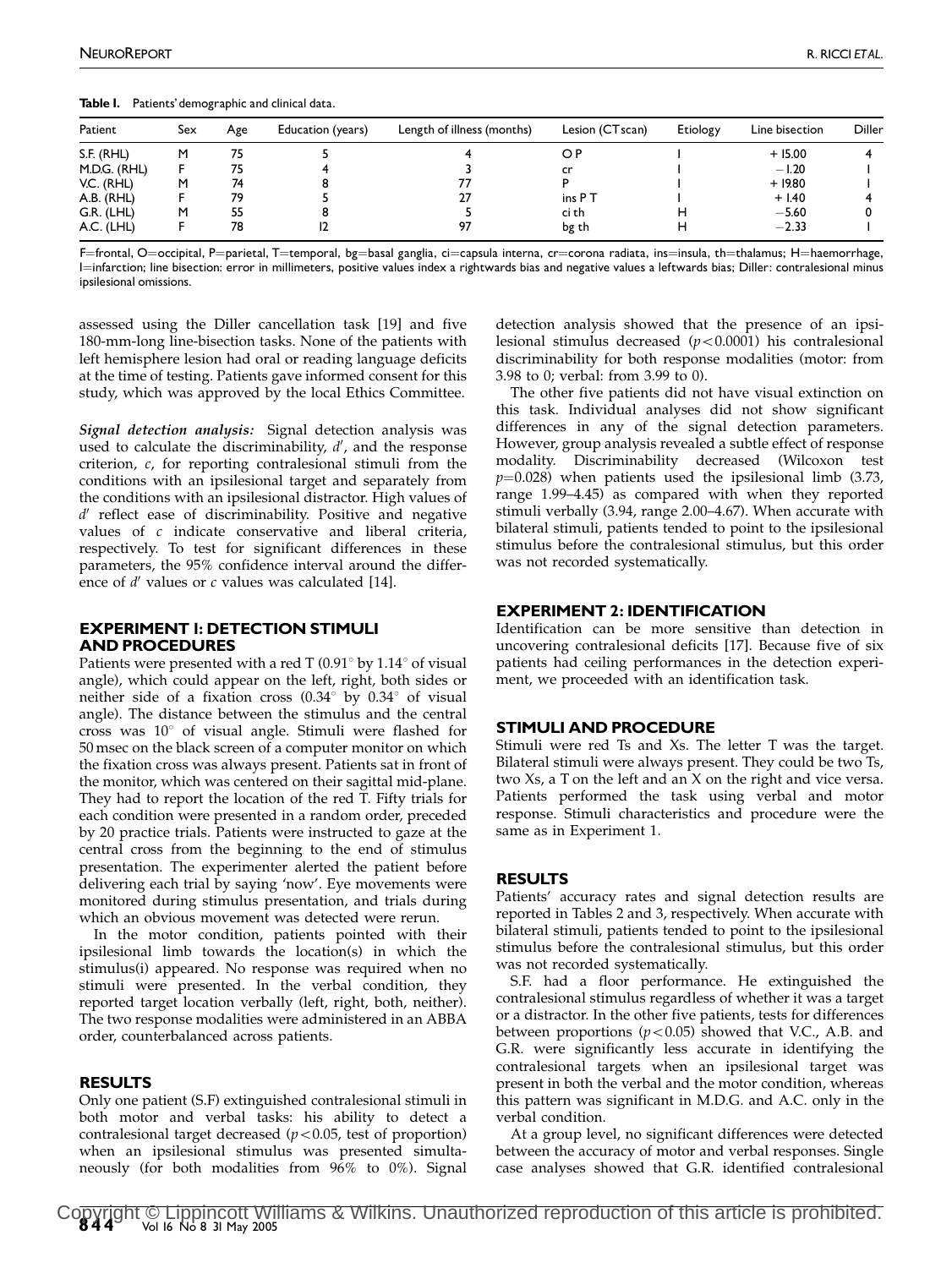Table 2. Experiment 2: Identification Task: Percent of patients' correct responses (hits for the bilateral and contralesional target conditions, and correct rejections for the ipsilesional target and no targets conditions).

|        | <b>Bilateral</b><br>targets | Contralesional<br>target | Ipsilesional<br>target | No target   |
|--------|-----------------------------|--------------------------|------------------------|-------------|
| S.F.   | $V = 0\%$                   | $V = 0\%$                | $V = 100\%$            | $V = 100\%$ |
|        | $M = 0\%$                   | $M = 0%$                 | $M = 100%$             | $M = 100%$  |
| M.D.G. | $V = 88%$                   | $V = 100\%$              | $V = 100\%$            | $V = 100\%$ |
|        | $M = 91%$                   | $M = 98%$                | $M = 96%$              | $M = 98%$   |
| V.C.   | $V = 30\%$                  | $V = 100%$               | $V = 100\%$            | $V = 46%$   |
|        | $M = 31%$                   | $M = 96%$                | $M = 100%$             | $M = 49\%$  |
| A.B.   | $V = 4%$                    | $V = 100\%$              | $V = 96%$              | $V = 4%$    |
|        | $M = 6\%$                   | $M = 100%$               | $M = 100%$             | $M = 2%$    |
| G.R.   | $V = 92%$                   | $V = 100%$               | $V = 100\%$            | $V = 96%$   |
|        | $M = 69\%$                  | $M = 98%$                | $M = 92%$              | $M = 92%$   |
| A.C.   | $V = 90%$                   | $V = 100%$               | $V = 82%$              | $V = 38%$   |
|        | $M = 92%$                   | $M = 94%$                | $M = 82%$              | $M = 38%$   |

targets more often when using a verbal (97%) than when using a motor (88%) response. Many of these patients also made false alarms when no contralesional targets were presented. It should be noted that such observations are not usually incorporated in conventional analyses of extinction, but are critical data in signal detection analysis.

For both motor and verbal tasks, when analyzed as a group, the presence of an ipsilesional target did not affect the patients' contralesional discriminability. An ipsilesional target as compared with a distractor did make the response criteria for contralesional targets more conservative [motor: from -0.30 (range -2.09–2.33) to 1.00 (range  $-0.23-2.33$ ); verbal: from  $-0.42$  (range  $-1.97-2.33$ ) to  $1.05$ (range  $-0.22-2.33$ ); Wilcoxon  $p < 0.05$ ]. When analyzed individually, this pattern was true for V.C., A.B., G.R. and A.C. in the verbal condition and for V. C. and A.B. in the motor condition.

For the group of patients, contralesional discriminability decreased (Wilcoxon  $p<0.05$ ) when they used a motor (1.71, range 0.00–3.71) rather than a verbal (2.27, range 0.00–4.67) response when the ipsilesional stimulus was a distractor. Response modalities did not produce consistent differences in discriminability when the ipsilesional stimulus was a target.

In summary, identification was more sensitive than detection in revealing contralesional deficits. Patients identified targets better in the verbal than in the pointing condition, specifically when the ipsilesional stimulus was a distractor. Ipsilesional targets, as compared with distractors, were more likely to modulate response criteria than affect discriminability.

## EXPERIMENT 3: IPSILESIONALVERSUS CONTRALESIONAL MOTOR RESPONSE

Responding with an ipsilesional limb worsened contralesional discriminability as compared with responding verbally. This might be explained by the fact that the motor task itself was more difficult for patients than responding verbally. Alternatively, ipsilesional responses might be more likely to activate the intact hemisphere and exaggerate hemispheric imbalances. To disambiguate these possibilities, we tested the one patient (A.C.) who could use her contralesional (right) limb to point. If worsening performance was due to intrinsic properties of the motor task,

then she would continue to perform less well also when using her contralesional limb. Alternatively, if use of her contralesional limb activated her damaged hemisphere, then performance should be better than with her ipsilesional limb. Furthermore, if visuomotor systems are more tightly linked than visuoverbal systems, then she should perform better with her contralesional limb than when she responded verbally.

## STIMULI AND PROCEDURE

A.C. performed the same detection and identification tasks as before using verbal and motor responses. This time she pointed to stimuli with her contralesional limb.

## **RESULTS**

For the detection task, A.C. had a ceiling performance. In the identification task, her accuracy was significantly higher  $(p<0.05)$  when pointing with the contralesional (91%) than with the ipsilesional limb (75%). Pointing with the contralesional limb significantly increased  $(p=0.004)$  contralesional sensory discriminability (from 1.68 to 2.68).

A.C. was also more accurate  $(p<0.05)$  when she pointed with her contralesional hand (91%) than when she used a verbal response (81%). She discriminated contralesional targets better  $(p=0.02)$  when pointing with her contralesional limb (2.68) than when responding verbally (1.88).

## **DISCUSSION**

Extinction is usually explained as resulting from a limited capacity to process stimuli, with an additional bias to process ipsilesional over contralesional stimuli [9,10]. Often a serial model of processing is implicitly assumed in which sensory competition and identification precedes the selection of responses. Here we tested this assumption by examining the effects of response variables on the visual awareness of six brain-damaged patients when they performed detection and identification tasks.

Two kinds of response variables were considered: the response modality (verbal or motor) and the response criteria derived from signal detection analyses. Serial models of sensory competition resulting in extinction would predict that manipulating the sensory qualities of the task would affect discriminability and manipulating response modalities would affect response criteria.

In accordance with previous findings [18], we observed that patients who did not show extinction on traditional detection tasks had deficits of contralesional awareness on identification tasks. Importantly, on these tasks, the presence of an ipsilesional target was more likely to affect performance by producing conservative shifts in response criteria, than by influencing target discrimination. Additionally, altering the response modality by which patients indicated their awareness was more likely to affect their target discriminability. Patients as a group were better able to detect or identify contralesional targets when responding verbally than when pointing with their ipsilesional limb in the detection tasks and when the ipsilesional stimulus was a distractor in the identification task. The results challenge serial models of visual extinction and are in accord with more general motor theories of neglect [11,12].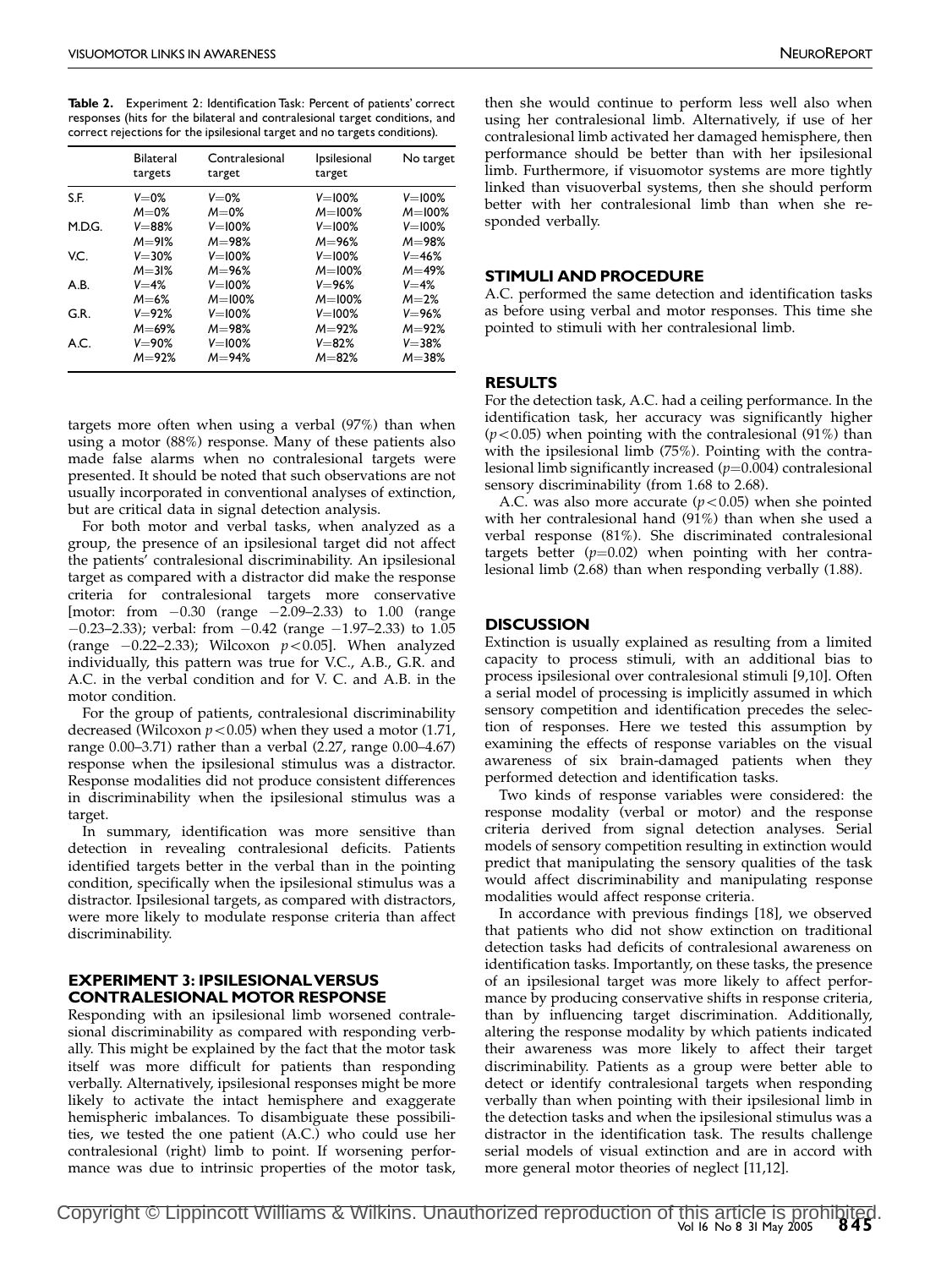|  |  |  |  | Table 3. Experiment 2: Patients'd' and c for the contralesional stimulus. |  |
|--|--|--|--|---------------------------------------------------------------------------|--|
|--|--|--|--|---------------------------------------------------------------------------|--|

|        |                     | Verbal modality         | Motor modality      |                         |  |
|--------|---------------------|-------------------------|---------------------|-------------------------|--|
|        | Ipsilesional target | Ipsilesional distractor | Ipsilesional target | Ipsilesional distractor |  |
| S.F.   | $d' = 0.00$         | $d' = 0.00$             | $d' = 0.00$         | $d' = 0.00$             |  |
|        | $c = 2.33$          | $c = 2.33$              | $c = 2.33$          | $c = 2.33$              |  |
| M.D.G. | $d' = 3.43$         | $d' = 4.67$             | $d' = 2.95$         | $d' = 3.71$             |  |
|        | $c = 0.60$          | $c = 0.00$              | $c = 0.18$          | $c = -0.02$             |  |
| V.C.   | $d' = 1.81$         | $d' = 2.23$             | $d' = 1.83$         | $d' = 1.61$             |  |
|        | $c=1.42**$          | $c = -1.22**$           | $c=1.41**$          | $c = -0.83**$           |  |
| A.B.   | $d' = 0.00$         | $d' = 0.70$             | $d' = 0.84$         | $d' = 0.47$             |  |
|        | $c = 1.64$ **       | $c = -1.97**$           | $c = 1.88$ **       | $c = -2.09**$           |  |
| G.R.   | $d' = 3.66$         | $d' = 3.97$             | $d' = 1.83**$       | $d' = 3.22**$           |  |
|        | $c = 0.50**$        | $c = -0.34***$          | $c = 0.44$          | $c = -0.28$             |  |
| A.C.   | $d' = 2.22$         | $d' = 2.03$             | $d' = 2.21*$        | $d' = 1.19*$            |  |
|        | $c = -0.22**$       | $c = -1.32**$           | $c = -0.23$         | $c = -0.89$             |  |

Asterisks indicate, for each patient and within each response modality, significant differences (\*p<0.05, \*\*p<0.01) in d' or c values between ipsilesional target and ipsilesional distractor conditions.

Two possibilities exist for why patients' motor responses might interfere with contralesional sensory processing more than verbal tasks. Specific aspects of motor responses themselves might in some way account for differences. For example, in our study, having to make two distinct responses on bilateral stimulation, single responses on single stimulation and no responses when no targets are present might be more complex than generating a verbal response. Alternatively, the use of an ipsilesional limb might further activate the contralesional hemisphere. If the lateralized attentional bias is affected by relative degrees of hemispheric activation [8], then activation of the intact hemisphere by motor use of the ipsilesional limb would increase this bias and result in worse performance. It should be noted that a verbal response by engaging language systems would also activate the intact hemisphere in right brain-damaged patients. However, these effects would be less pronounced than those of motor activations if visual attention is more tightly linked to motor than to verbal systems.

These competing hypotheses were tested in A.C., who could use either limb to indicate her awareness of stimuli. If the better performance with verbal than with motor responses was produced by intrinsic differences in these tasks, then we would observe the same results regardless of which limb was used. By contrast, the hemispheric activation hypothesis would predict that performance would improve when she used her contralesional limb. Our results were consistent with the hemispheric activation account. A.C. discriminated contralesional stimuli better when pointing with her contralesional limb than when responding verbally or when using her ipsilesional limb.

Beyond the hemispheric activation account, our data generate the hypothesis that visuomotor systems are linked more tightly than visuoverbal systems. Contralesional limb movements can improve performance in patients with neglect [20]. We extend these observations by showing that contralesional movement can specifically improve target identification. Because visually guided reaching engages posterior parietal regions of the contralateral hemisphere [21], enhanced contralesional discrimination might be explained by activation of sensory–motor circuits induced by the ipsilesional limb pointing within the damaged hemisphere. Neurophysiological studies show that in the

macaque, parietal attentional neurons are tightly linked to motor systems [22]. Attentional cells in the intraparietal sulcus are highly responsive to visual stimuli when the eyes or the limbs are moved towards them [23]. These observations suggest that visuospatial attention is designed to engage the environment motorically [24]. Because A.C. had left brain damage, presumably both verbal and right arm responses activated her damaged left hemisphere. Again, consistent with the group data, despite the fact that language may be linked to visuospatial systems [25], these results suggest a tighter link between visuospatial and motor processing. Testing in additional patients will be needed to adequately test the hypothesis that visuomotor systems are linked more tightly than visuoverbal systems.

#### **CONCLUSION**

Signal detection analysis has greater sensitivity in detecting deficits of contralesional awareness in patients with unilateral brain lesion and may reveal counterintuitive interactions. Our results, in which input variables modulate patients' response criteria and response modalities modulate target discriminability, challenge serial models of visual extinction. The pattern of results underscores the extent to which attention and intention interact and modulate each other to produce awareness of stimuli and generates the hypothesis that visuomotor systems are more tightly linked than visuoverbal systems.

## **REFERENCES**

- 1. Posner MI, Walker JA, Friedrich FJ, Rafal RD. How do the parietal lobes direct covert attention? Neuropsychologia 1987; 25:135–145.
- 2. di Pellegrino G, De Renzi E. An experimental investigation on the nature of extinction. Neuropsychologia 1995; 33:153–170.
- 3. La`davas E, di Pellegrino G, Farne` A, Zeloni G. Neuropsychological evidence of an integrated visuotactile representation of peripersonal space in humans. J Cogn Neurosci 1998; 10:581-589.
- 4. Vaishnavi S, Calhoun J, Chatterjee A. Binding personal and peripersonal space: evidence from tactile extinction. J Cogn Neurosci 2001; 13:181–189.
- 5. Baylis GC, Gore CL, Rodriguez PD, Shisler RJ. Visual extinction and awareness: the importance of binding dorsal and ventral pathways. Vis Cogn 2001; 8:359-379.
- 6. Bisiach E, Berti A. Dyschiria: an attempt at its systemic explanation. In: Jeannerod M (ed.). Neurophysiological and Neuropsychological Aspects of Spatial Neglect. Amsterdam, Oxford: North-Holland; 1987, pp. 183–201.